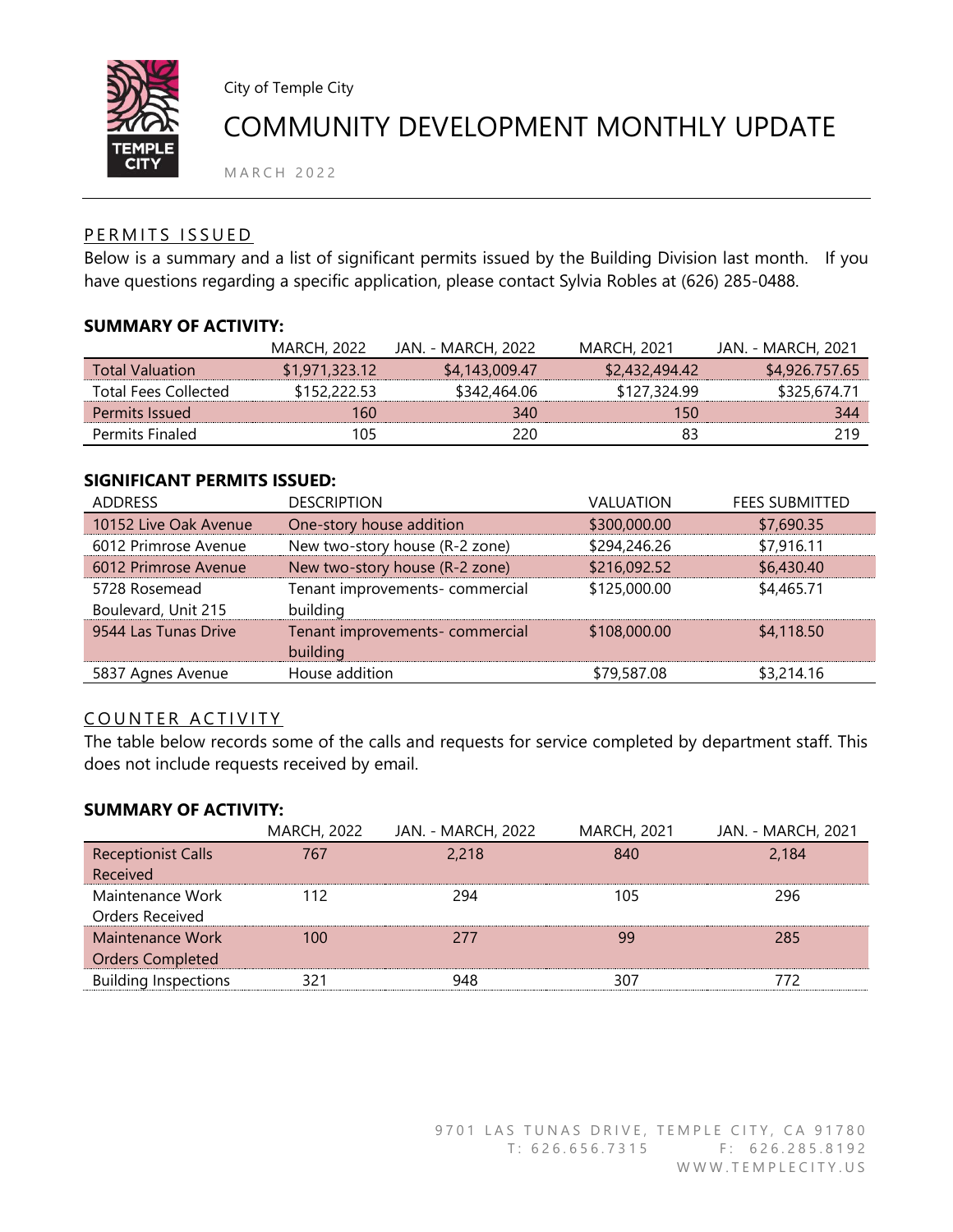#### PLANNING AND BUSINESS LICENSE APPLICATIONS RECEIVED:

Below is a list of applications received by the Planning Division for the month of March 2021. If you have questions regarding a specific application, please contact Sandra Scott at (626) 656-7316.

## **PLANNING CASES:**

| <b>ADDRESS</b>                 | <b>DESCRIPTION</b>                         |
|--------------------------------|--------------------------------------------|
| <b>ZONING CLEARANCES</b>       |                                            |
| 5443 Santa Anita Avenue        | Accessory dwelling unit                    |
| 9331 Broadway                  | Accessory dwelling unit                    |
| 10616 Key West Street          | Accessory dwelling unit                    |
| 5587 Noel Drive                | Accessory dwelling unit                    |
| 5543 Halifax Road              | Accessory dwelling unit                    |
| 4918 El Monte Avenue           | Accessory dwelling unit                    |
| 9134 1/2 Rancho Real Road      | Accessory dwelling unit                    |
| 5543 Halifax Road              | Convert workshop to living area            |
| <b>MINOR SITE PLAN REVIEWS</b> |                                            |
| 6143 Oak Avenue                | Two-story house addition                   |
| 9502 Las Tunas Drive           | New storefront to commercial building      |
| 5429 Cambury Avenue            | House remodel with new roof                |
| 10225 La Rosa Drive            | House addition and accessory dwelling unit |
| <b>MAJOR SITE PLAN REVIEWS</b> |                                            |
| 9214 Las Tunas Drive           | Addition to a commercial building          |
| 9909 Las Tunas Drive           | Addition to a commercial building          |

## BUSINESS LICENSES ISSUED:

Below is a list of business licenses issued. If you have questions regarding a specific business, please contact Sandra Scott at (626) 656-7316.

| <b>BUSINESS LICENSES:</b> |                                      |
|---------------------------|--------------------------------------|
| <b>ADDRESS</b>            | <b>BUSINESS NAME AND DESCRIPTION</b> |
| 5708 Rosemead Boulevard,  | Devil and Angel, Desert Shop         |
| <b>Unit 105</b>           |                                      |
| 5617 Rosemead Boulevard   | Perfection Beauty, Salon             |
| 5700 Rosemead Boulevard,  | Tea Station Inc., Tea Establishment  |
| <b>Unit 102</b>           |                                      |
| 9211 Las Tunas Drive      | Team Choice Property Management LLC  |

#### COMMUNITY PRESERVATION:

Below is a summary of cases opened and closed. To report community preservation issues, please call (626) 285-5240.